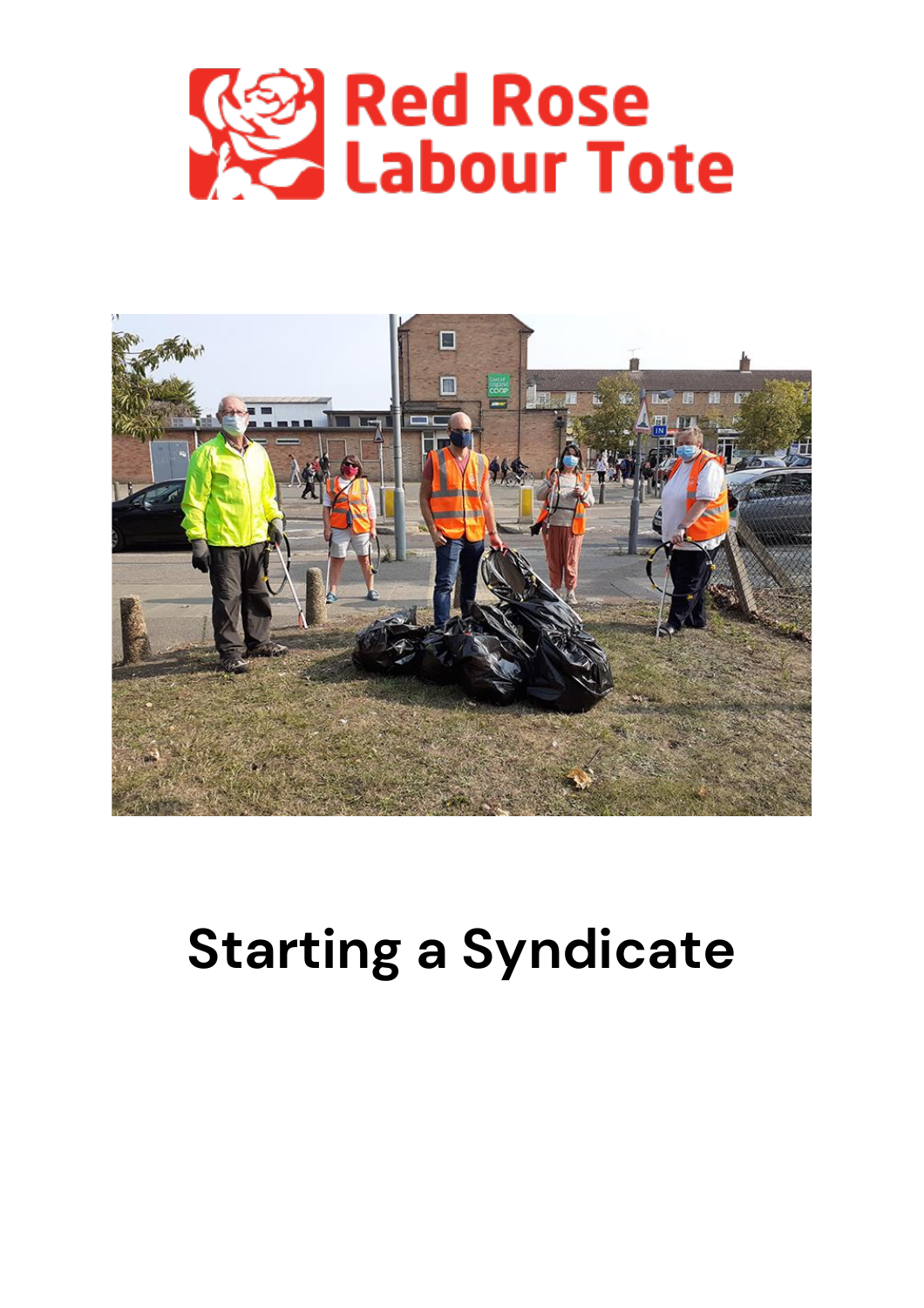## **Why a syndicate?**

Syndicates can be a great way to play the lottery and support your local community. They offer:

- More chances to win
- Buy tickets with friends and colleagues
- Play the lottery as a team, business or department

### **Step-by-step guide**

- 1. Choose a syndicate manager
- 2. Everyone signs the syndicate agreement (there's a blank agreement included at the end of this document)
- 3. The syndicate manager signs up for the tickets collecting monies from syndicate members as/when is appropriate
- 4. That's it. You're now safely playing as a syndicate

#### **The syndicate manager**

The syndicate manager is responsible for:

- 1. Owning the account that buys the tickets
- 2. Collecting funds from syndicate members
- 3. Making sure the Syndicate Agreement is up to date
- 4. Letting the syndicate know if/when they win

### **Best practice advice**

- If you have more than 20 participants/tickets required in your syndicate **we recommend that you use the one-off payment** option for a set period as you can purchase in bulks of up to 20 against your account and just go through the purchase process as many times as required. (We may contact you in the interest of safeguarding/gambling to be sure you are happy with your purchase – nothing to worry about just due diligence on our part).
- If you pay by monthly **Direct Debit** you will need to wait around 10 working days for payment to clear **before** tickets are entered into draws. If you want to set up a monthly plan, a recurring **debit card** may be a better option so you don't have to wait

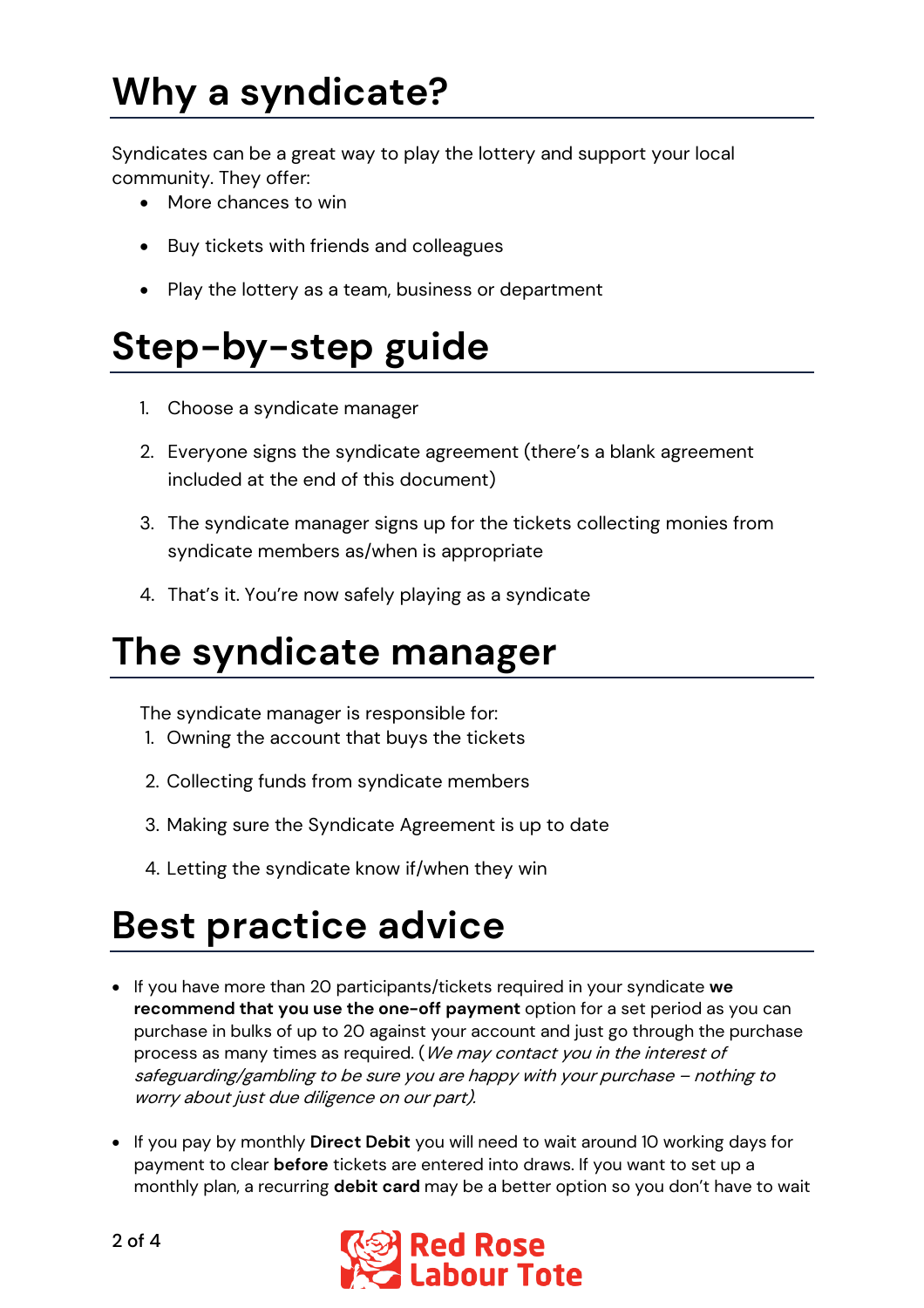for tickets to be entered/payments to clear. This will only be viable if you want **20 or less** tickets.

- You can only have one payment plan on any one account. If you set up a monthly payment plan and wish to add/remove tickets then the changes you make will **not** take effect till the next successful payment date.
- If you choose to buy tickets as a **one-off payment** you can purchase 1 month (5weeks), 3 months (13 weeks), 6 months (25 weeks), or a year (52 weeks). As an example, you may wish to purchase 20 tickets for one month making a one-off payment of £100 for 5 weeks of draws. When tickets either win or are due for renewal the account owner will receive an email to advise of this and take action.
- When picking ticket numbers select **'choose for me'**. You will receive a Ticket Purchase Confirmation email that lists all of the ticket numbers you have placed. You can print this and use it to delegate numbers to each team member, if this is part of your process. Also attach it to your agreement for transparency. If you want to change the numbers chosen you can do so by logging into your account. Changes must be made before 11:59pm on the Friday night before the Saturday draw to be entered.
- Occasionally there may be **special prize draws**. If won it is up to you how you award the prize. It will be won against a specific ticket number within your syndicate. This should be **part of your syndicate agreement**. Either the person who holds the number wins or you hold your own, separate, additional draw for this prize.
- Cancellation/remove/reduce tickets You can end a monthly card payment plan by logging into your online account and going to 'Your Account', 'Your Tickets' then 'Cancel' and then 'select' each ticket you wish to remove and click remove at the bottom. If you select all of the tickets this will then end your payment plan with us and no more funds will be taken. \*If you pay by Direct Debit then you will need to ensure this has been done three working days before your payment date, otherwise we advise that you cancel your Direct Debit with your bank

#### **If you have any other questions or need a hand online, call us on 01473 919014**

A syndicate is an **external agreement** between the team and the syndicate manager and you will find a supporting legal document on the next page for you to use to manage your syndicate should you wish. The draw takes place at 8pm every Saturday and the results are posted on the lottery website after this time.